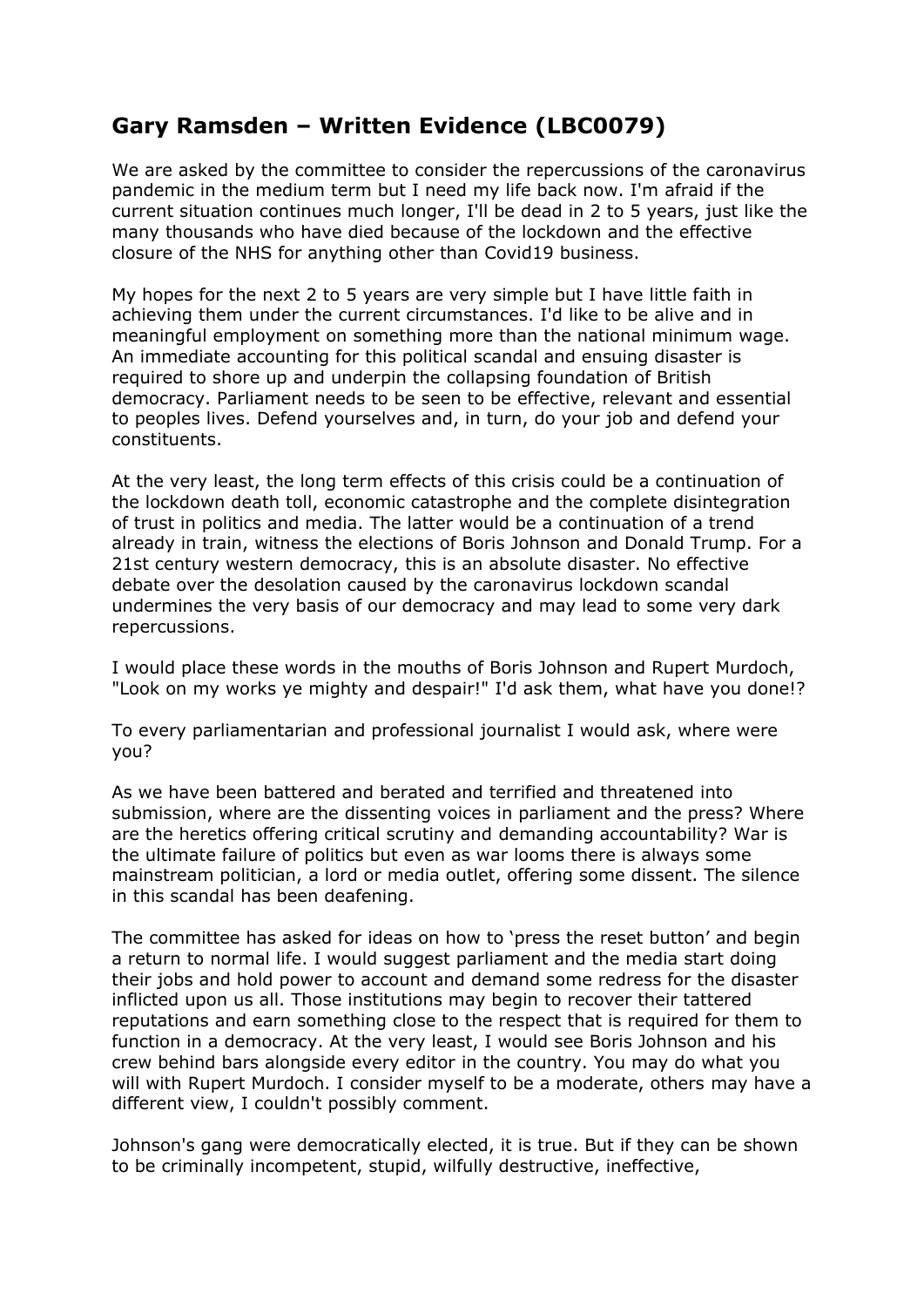untrustworthy or politically clueless then they may be politically buried and we can return to what is left of our lives. It is time for parliament and journalists to do their jobs and offer people the reassurance that this lockdown disaster will not pass without comment, unlike the 48,000 odd flu deaths in previous years.

Die at home. Die in Care homes. Protect the NHS.

I have a chronic lung condition which is manageable but, in the end, will likely kill me. At the beginning of this scandal I received a number letters, emails and text messages from the government, the council and my GP and the message was loud and clear: If you get the virus you will die, but if you get the virus, for Christ's sake, stay away from us. Stay at home and die quietly which, effectively, is what people have been doing.

I did not register for the shielding service and kept my condition to myself. In the unlikely event I could get access to an hospital if I was in need, I did not want to find myself struggling to breathe on a gurney in a corridor with an administrator deciding to deny me health care because I was going to die anyway. I wanted them to see a productive member of society who works and who has years of quality life ahead of him.

As the scandal developed momentum, I was surprised to receive a phone call from my consultant to discuss my plans for shielding. I assumed the call was to discuss a scan that was due but it wasn't mentioned and the scan was subsequently postponed. The rules for certifying deaths had been changed to accommodate the predicted tidal wave of death and destruction about to overwhelm the NHS. A consultant could now remotely pronounce on a cause of death without physically seeing a patient so long as they had recently had a consultation. A telephone consultation would suffice to meet the new criteria. If I had died, nobody would have to see my corpse.

In the event, I didn't have to worry about shielding because I was furloughed early in the pandemic. The tensions it caused at home led to a breakdown in my relationship of ten years standing and I became homeless. After a brief period in a guest house, I find myself at 54 years old, living in a single room with no work, struggling to breathe and alone. The prospects of returning to my current job seem bleak and in all likelihood I will find myself redundant in November. As a skilled manual worker in a third-world service economy my prospects are likely to be limited to serving in a coffee shop, volunteering in a charity shop-front or working in a care home just before I become a resident myself, if I can afford it. I doubt that I am really alone, I imagine many, many thousands of people have found themselves in worse positions than me.

I suspect the desolation and destruction caused by the lockdown scandal was all for nought. I believe the lethal potential of the virus has been amplified from the beginning, that hysterical panic in the media and government has led to wholly inappropriate, ineffective and destructive policies. There has been a desperate need to be seen to be doing 'something' in the face of something for which there is no real protection: a viral pandemic. A viral pandemic that may turn out to be less lethal than either flu or the lockdown.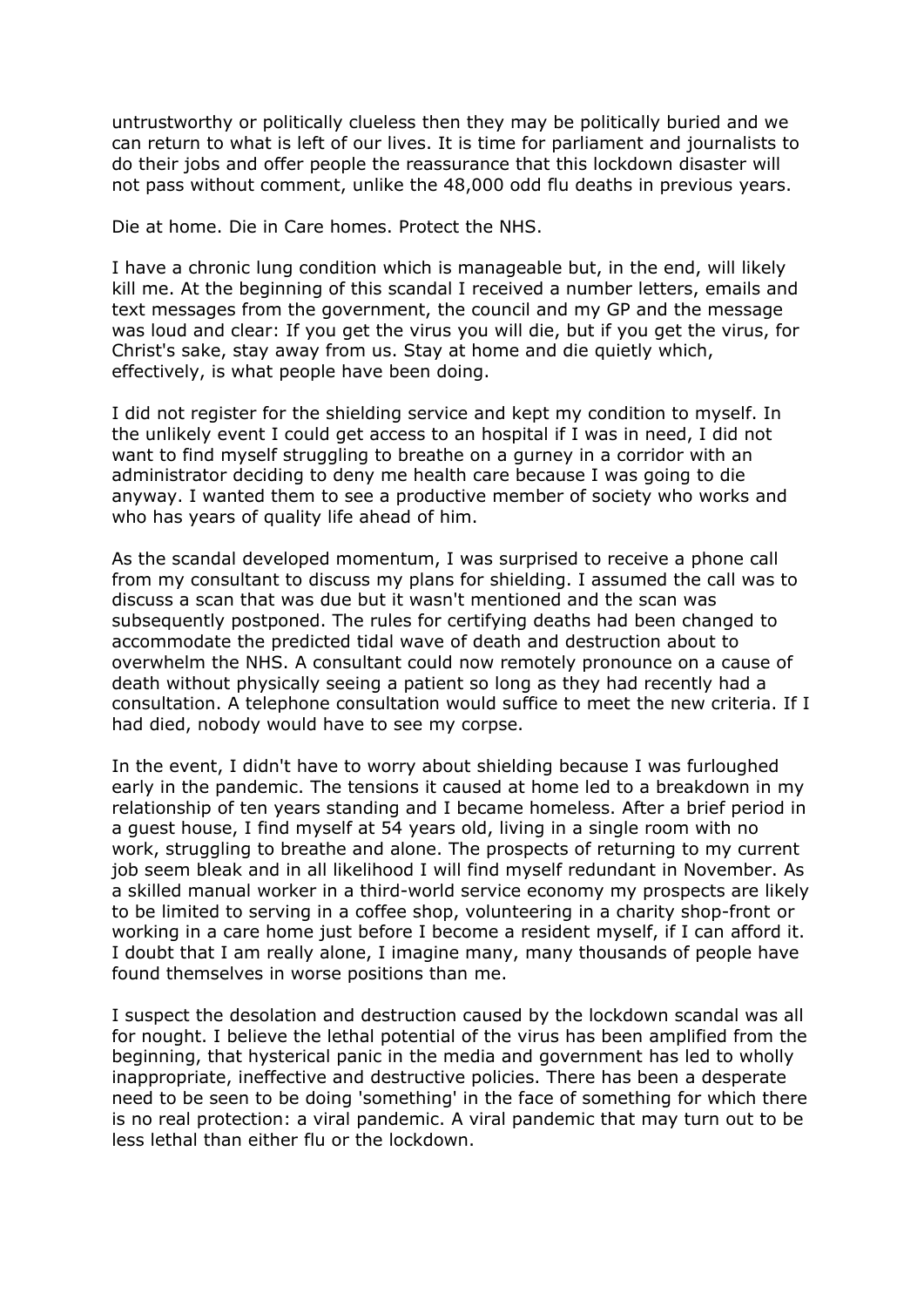Given the unprecedented use of "if", "could", "might" and "maybe" in almost every piece of "journalism" and government pronouncement covering the virus crisis, I'd like to ask a speculative question too. If we remove the people killed by the lockdown from this years excess death figures, likewise the people who died with but not of the virus; Is it possible the virus has killed less people than either the lockdown or influenza this year? If so, and given that 42,000 / 48,000 flu deaths can pass without comment, why have we killed thousands of people, smashed the economy to smithereens and torn the social fabric of a continent to shreds?

When did a technique to quell prison riots become appropriate for tackling viral infection? If viral transmission is primarily through close contact, defined as being indoors within 1 metre of an infected person for more than 15 minutes, why would you lock the entire nation indoors? If, by far, the safest place to be is outdoors, why use fear and the threat of criminal prosecution to prevent people from going outside?

When the potential range of pandemic deaths of 20,000 to 500,000 was presented in the media, why didn't somebody point out how useless this range was in terms of formulating an opinion? The range was so wide and the justification so speculative as to be effectively useless. Why didn't somebody question whether this idiot knew what the hell he was talking about and how implausible the upper figure seemed to be? The UK was facing a death toll of 500,000 when the global death toll during a bad year of influenza is 650,000. Really?

If the problem we faced was unprecedented why was the virus called Sars-Cov2? There must have been a Sars-Cov1 to add to Mers-cov virus, Avian Flu and every flu year where we have to estimate the development of the virus to achieve a more or less effective vaccine. Caronavirus' weren't unprecedented because they had emerged before, it wasn't unprecedented in terms of having no vaccine, it wasn't unprecedented in terms of how its spread and it seems far from unprecedented in terms of death toll.

The virus is a natural phenomenon, the unprecedented hysterical response is entirely man-made and a function of the perverted relationship between 24 hour news and social-media. It is no coincidence that a subject gaining traction on social media is described as going viral. This is the first pandemic of the media age. I'm embarrassed for us all.

The Imperial College report that led to this catastrophe unashamedly used the 1919 flu pandemic as a comparative model to describe what we may be facing. The objective, sober, academics who were using objective, sober, science to inform public policy decided it was appropriate to equate the caranovirus lethal potential to a global death toll of between 50 to 100 million in a world devastated by war and famine without the defence of anti-biotics or 21st century medical science. The comparison was effectively useless beyond being a vehicle for disseminating terror.

Use a tissue and wash your hands was the mantra before the panic induced knee-jerk convulsion into lockdown. I believe it was probably the best and most appropriate advice and remains so. If you get the virus and are healthy, don't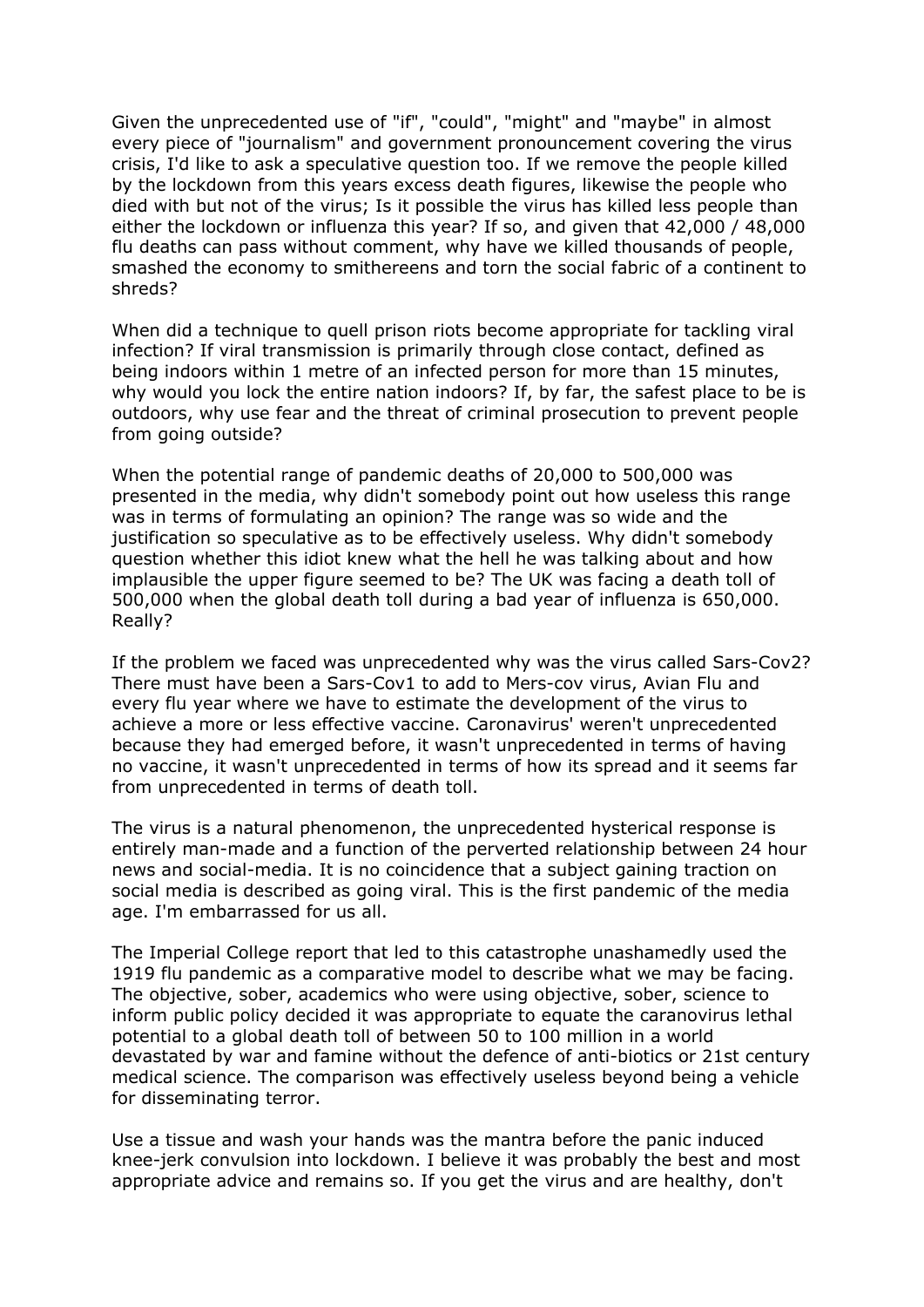worry, if you get the virus and are vulnerable, seek help. The world health organisation says of flu, "To a large extent survival is determined by access to and quality of healthcare." The German experience probably stands as a monument to the veracity of this statement. So what happens when your health service is shut for business?

A recent Public Health England report raises the possibility that Covid-19 deaths have been routinely over reported thereby inflating the lethal potential of the Sars-Cov2 virus while masking the fatal consequences of the lockdown policy.

If correct, the implication is that the Sars-Cov2 virus is no more lethal than a moderately bad year of flu which would generally pass without any comment at all. The policies introduced to tackle the virus have left a wake of devastation that is hard to comprehend, additionally, they may have killed thousands.

On the 14th July 2020 Public Health England published the report, "Excess Mortality in England, week ending 03 July 20 20." The report is described as an attempt to understand the impact of Covid-19 and covers a 15 week period from 20.03.20 to 03.07.20 presenting excess deaths by age, sex, region, ethnic group, level of deprivation, cause of death and place of death.

Table 8 details excess deaths in care homes, private homes, hospices, hospitals and other places. Hospitals are the only setting in which every one of the 14,299 excess death is attributed to Covid-19, moreover, Covid-19 accounts for another 16,033 deaths in hospitals before the estimated excess death figure is reached. If Covid-19 deaths are removed from the figures, the registered deaths in hospitals would be 25% lower than the expected five year average. There is nothing to suggest any such significant trend in the 15 week period prior to 20.03.20.

In figure 35a, Excess Deaths in England by Underlying Cause of Death, the only conditions showing no excess deaths are respiratory diseases. It appears many deaths normally attributed to acute respiratory infection, chronic lower respiratory disease and other respiratory disease have been attributed to Covid-19.

Every other underlying condition records significant excess deaths with a striking similarity. There are many more excess deaths attributed to the underlying conditions than the virus. The report acknowledges the figures and accepts there may have been more deaths due to the underlying conditions but doesn't offer any explanation for the rise. The report does suggest there may have been some under-reporting of the virus to account for the findings.

We should consider the possibility that the excess deaths due to underlying causes are at least correct and may even be under-reported and that many of these deaths may have been a result of the lockdown policy. The Financial Times reports the cabinet discussed lockdown deaths as early as 12 April and a Whitehall official is quoted as saying, "Most of the cabinet are aware that the lockdown is harming the nations health and its economy, but its collateral damage to save lives from caronavirus."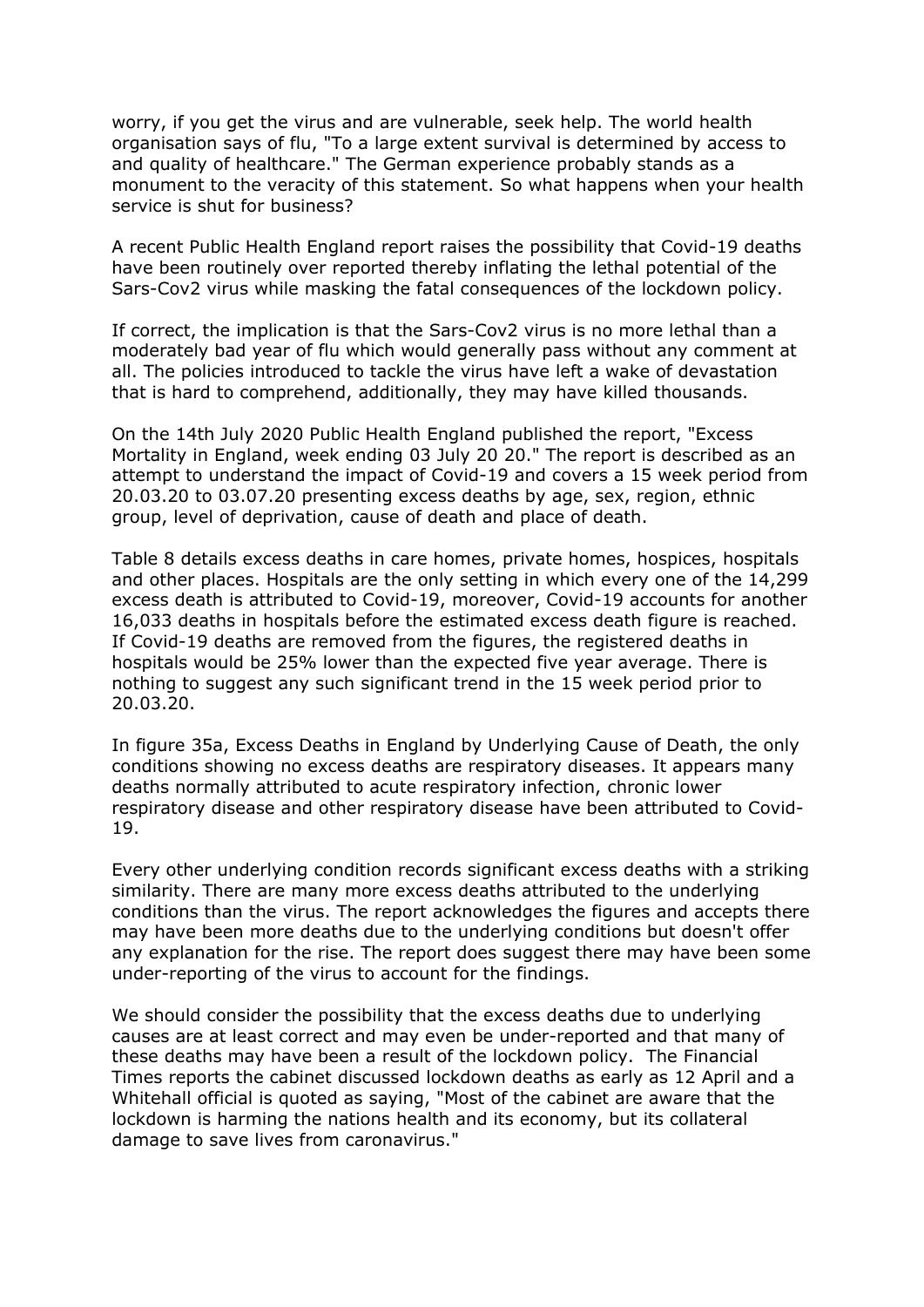Louis O'Neill was a 24 year old football coach who was furloughed from his job at Centre Parcs in March. Louis spent the next three months cooped-up in his room playing computer games and subsequently died of deep vein thrombosis. Louis' father called 111 with his concerns two weeks before he died when it was suggested Louis had food poisoning. Louis' father also called 111 on the day of his death but the paramedics arrived too late.

There are many opportunities to over-report Covid-19 deaths. As a notifiable disease, Covid-19 must be mentioned on a death certificate if there is a suspicion the patient was infected at the time of death. Mention of Covid-19 on a death certificate is the only criteria for attributing a death to covid-19 whether it is confirmed or suspected and whether the patient died with or of the virus.

The Office of National Statistics explains,"Covid-19 deaths are those where Covid-19 is mentioned on the death certificate. A doctor can certify the involvement of Covid-19 based on symptoms and clinical findings. A positive test result is not required. A death can be registered with both Covid-19 and "Influenza and Pneumonia" on the death certificate. Because Pneumonia may be a consequence of Covid-19, deaths where both are mentioned have been counted as Covid-19."

This goes some way to explain the fall in deaths due respiratory diseases and establishes the principle of over reporting Covid-19. The question arises, to what extent is Covid-19 over reported? A young man in Coventry was widely reported as the youngest victim of Covid-19 until the hospital stated he had died from a separate cause although he had tested positive for the virus. It is a single example of over reporting but, again, establishes the principle.

69 year old Sir Kenny Dalglish was admitted to hospital to treat an existing condition with intravenous antibiotics. He was successfully treated and discharged after testing positive for caronavirus from which he has subsequently recovered. There has been a lot of disquiet expressed in medical circles at the collapse of GP referrals and A&E admissions alongside the rise of deaths in private homes since the imposition of lockdown. If Sir Kenny had been one of the people who failed to access healthcare and had died of his condition at home he would have been misleadingly recorded as a victim of Covid-19.

If the excess death figures are revised to reflect people killed by the lockdown policy, those misleadingly attributed to Covid-19 and those dying with the virus but not of it: Is it possible the virus has killed less people than either the lockdown or influenza this year?

As mentioned previously, the World Health Organisation states, "To a large extent survival is determined by access to and quality of healthcare." I suspect the same is true of caronavirus and every other cause of excess death during this crisis. A policy of treat early and treat well would have had a more positive outcome than shutting society down and throwing care home residents under a bus.

The government has already performed an immediate and drastic u-turn to lead us into the lockdown and all that followed. Is it time for another immediate and drastic u-turn? An immediate return to pre-Covid normality to stem the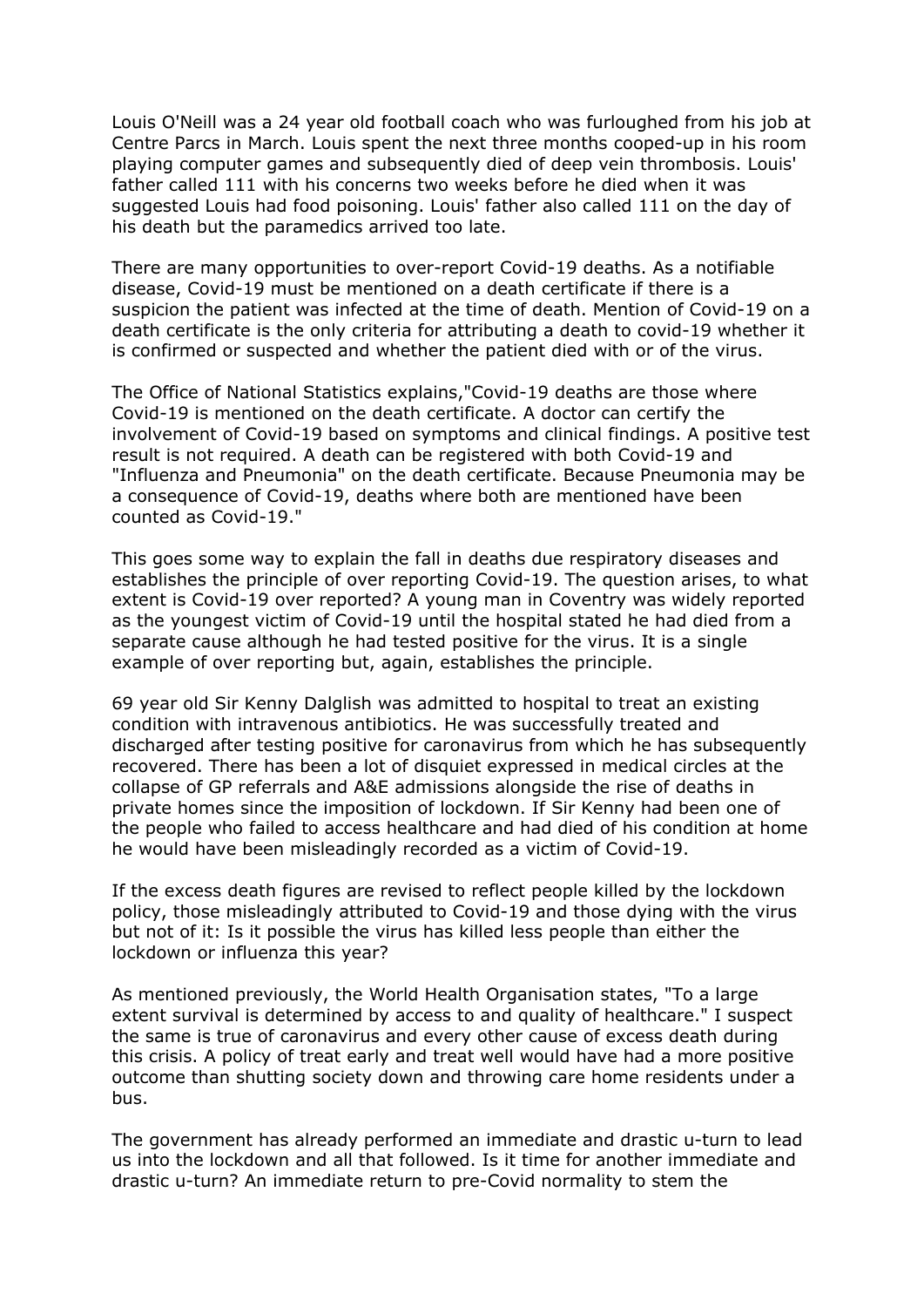continued physical, mental and economic damage to the health of the nation. In the meantime we could identify the populations more likely to suffer serious consequences from the virus and offer them access to healthcare. The rest of us should use a tissue and wash our hands.

I received a brief but illuminating message from the house of commons in response to the preceding argument and formulated the following response:

"Further to my recent message referencing the Public Health England report, 'Excess Mortality in England, week ending 03 July 2020.' which was published on 14th July 2020. On Friday the 31 July I received the following message from a veteran parliamentarian who is also a former government appointee.

'I think govt has told PHE to re-compute it's mortality data. Best....'

Should Public Health England revise the information in the report, it should be viewed with reference to this potential interference."

This, in turn, elicited a message from a member of the House of Lords and another response from me:

House of Lords: "PHE has got it wrong on a number of fronts. Apparently anyone who had any evidence of COVID and then died of something else that is unrelated, even if they recovered, seems to have been included in the COVID figures. This is just bad epidemiology, and if it has been happening then the figures do need to be recomputed to get an accurate picture."

My response: "I appreciate your time and thoughts on this issue, they offer me the opportunity to consider formulate my own position.

I agree over-reporting of Covid-19 deaths needs to be highlighted. Every excess death not attributed to Covid-19 will have to be explained and may well illustrate my point; lockdown has killed many thousands, the virus isn't close to the catastrophic scenario we have been presented with, in fact, it may be no worse than seasonal flu in terms of fatalities.

I fear bad epidemiology has been the motive force for this disaster since before the publication of Imperial College's fateful doomsday report. Bad epidemiology, bad journalism and bad government are, as we have witnessed, are a deadly combination.

It is true recomputing the figures may lead to a more accurate picture but it could just as easily lead to more confusion and obfuscation. The Imperial College report claims it was used to inform public policy for weeks prior to the governments drastic and ruinous u-turn into lockdown. The doomsday conclusion was a result of recomputing the data and allowed the government to effect a complete policy revision while still claiming to be 'following the science'.

The timing of the revision was fortunate given the hysterical clamour in the media and across social media that 'something' be done. Subsequent arguments have revolved around whether the lockdown was early enough, long enough, hard enough. Nobody has questioned whether lockdown was effective or